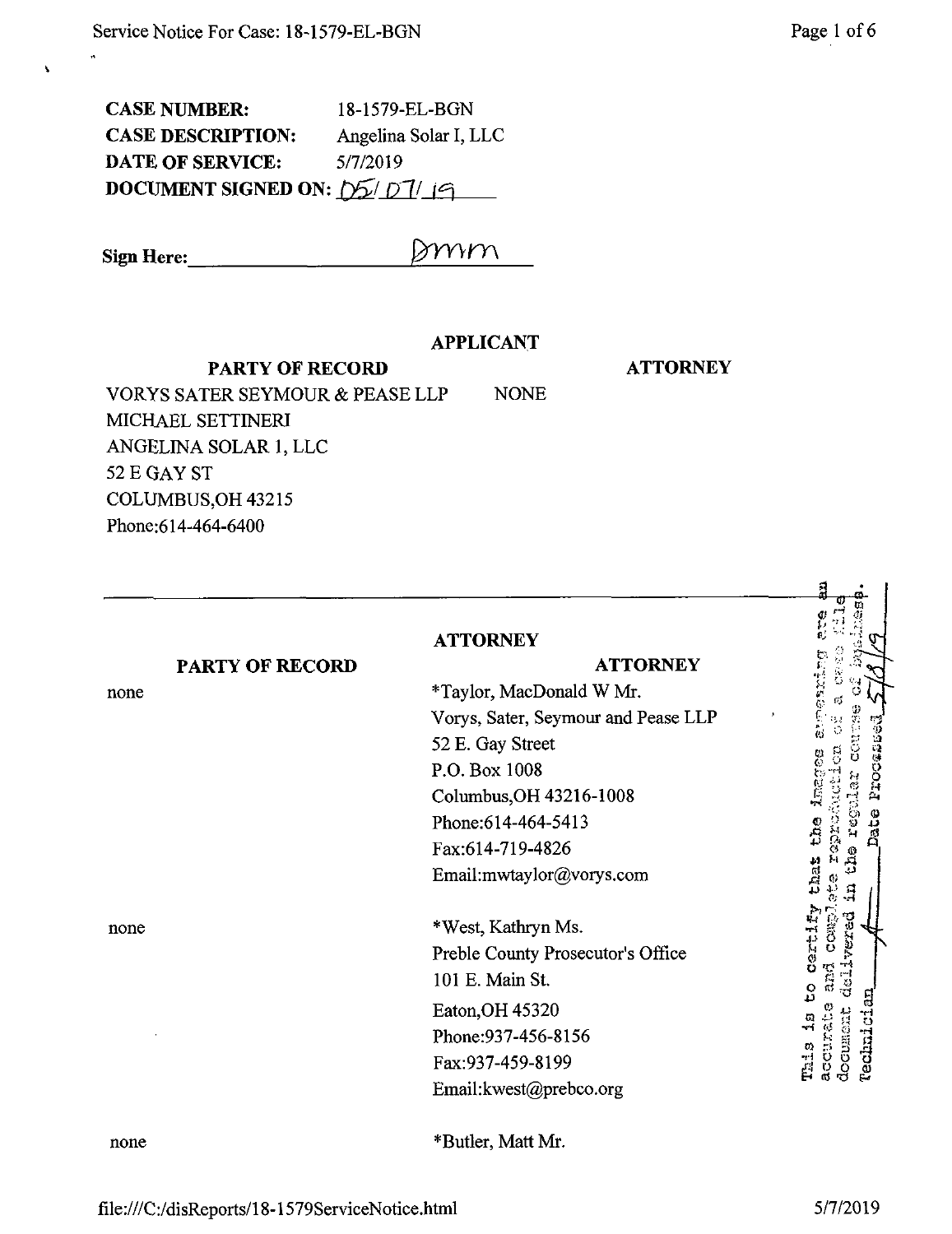$\hat{\mathbf{y}}$ 

 $\bar{\lambda}$ 

|      | Public Utilities Commission of Ohio<br>180 e. Broad St. |
|------|---------------------------------------------------------|
|      | Columbus, OH 43215                                      |
|      | Phone: 614-644-7670                                     |
|      | Email:Matthew.Butler@puc.state.oh.us                    |
|      |                                                         |
| none | *Orahood, Teresa                                        |
|      | Bricker & Eckler LLP                                    |
|      | 100 South Third Street                                  |
|      | Columbus, OH 43215-4291                                 |
|      | Phone: (614) 227-4821                                   |
|      | Fax:(614) 227-2390                                      |
|      | Email:torahood@bricker.com                              |
| none | *Conway, Andrew S Mr.                                   |
|      | Public Utilities Commission of Ohio                     |
|      | 180 East Broad Street                                   |
|      | Columbus, OH 43215                                      |
|      | Phone: (614) 466-5732                                   |
|      | Email:Andrew.Conway@puco.ohio.gov                       |
|      |                                                         |
| none | *Troupe, Tanowa Ms.                                     |
|      | <b>PUCO</b>                                             |
|      | 180 E. Broad Street                                     |
|      | Columbus, OH 43215                                      |
|      | Phone:614-644-9745                                      |
|      | Email:Tanowa.Troupe@puc.state.oh.us                     |
|      | *Milam, Amy M                                           |
| none | Ohio Farm Bureau Federation                             |
|      | 280 N. High Street, P.O. Box 182383                     |
|      | Columbus, OH 43218-2383                                 |
|      | Phone: (614) 246-8256                                   |
|      | Fax: (614) 246-8656                                     |
|      | Email:amilam@ofbf.org                                   |
|      | *Chilcote, Heather A                                    |
| none | Public Utilities Commission of Ohio                     |
|      | 180 East Broad Street                                   |
|      |                                                         |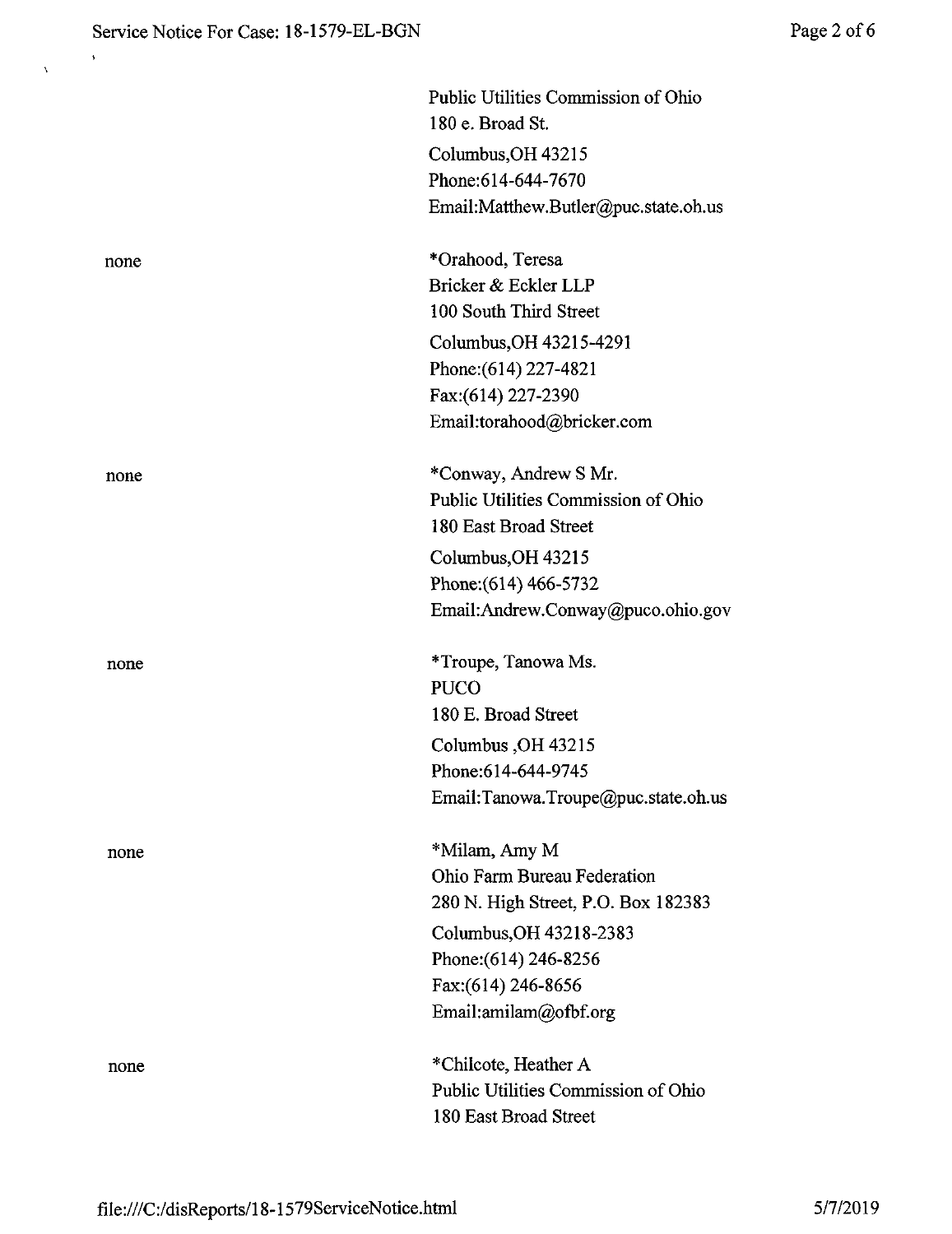$\ddot{\mathrm{t}}$ 

|      | Columbus                             |
|------|--------------------------------------|
|      | Ohio, OH 43215                       |
|      | Phone: (614) 466-0407                |
|      | Email:heather.chilcote@puco.ohio.gov |
| none | *Van Kley, Jack A Mr.                |
|      | Van Kley & Walker, LLC               |
|      | 132 Northwoods Blvd., Suite C-1      |
|      | Columbus, OH 43235                   |
|      | Phone: 614-431-8900                  |
|      | Fax:614-431-8905                     |
|      | Email:jvankley@vankleywalker.com     |
| none | *Staff, Docketing                    |
|      | Docketing                            |
|      | 180 East Broad Street                |
|      | 11th Floor                           |
|      | Columbus, OH 43215                   |
|      | Phone: 614-466-4095                  |
|      | Fax:614-466-0313                     |
|      | Email:docketing@puco.ohio.gov        |
| none | *Settineri, Michael J. Mr.           |
|      | Vorys, Sater, Seymour and Pease LLP  |
|      | 52 East Gay Street                   |
|      | Columbus, OH 43215                   |
|      | Phone:614-464-5462                   |
|      | Fax:614-719-5146                     |
|      | Email:mjsettineri@vorys.com          |
| none | *Boggs, Thaddeus M Mr.               |
|      | Frost Brown Todd LLC                 |
|      | 10 W Broad Street                    |
|      | Suite 2300                           |
|      | Columbus, OH 43215                   |
|      | Phone: (614) 559-7293                |
|      | Email:tboggs@fbtlaw.com              |
|      |                                      |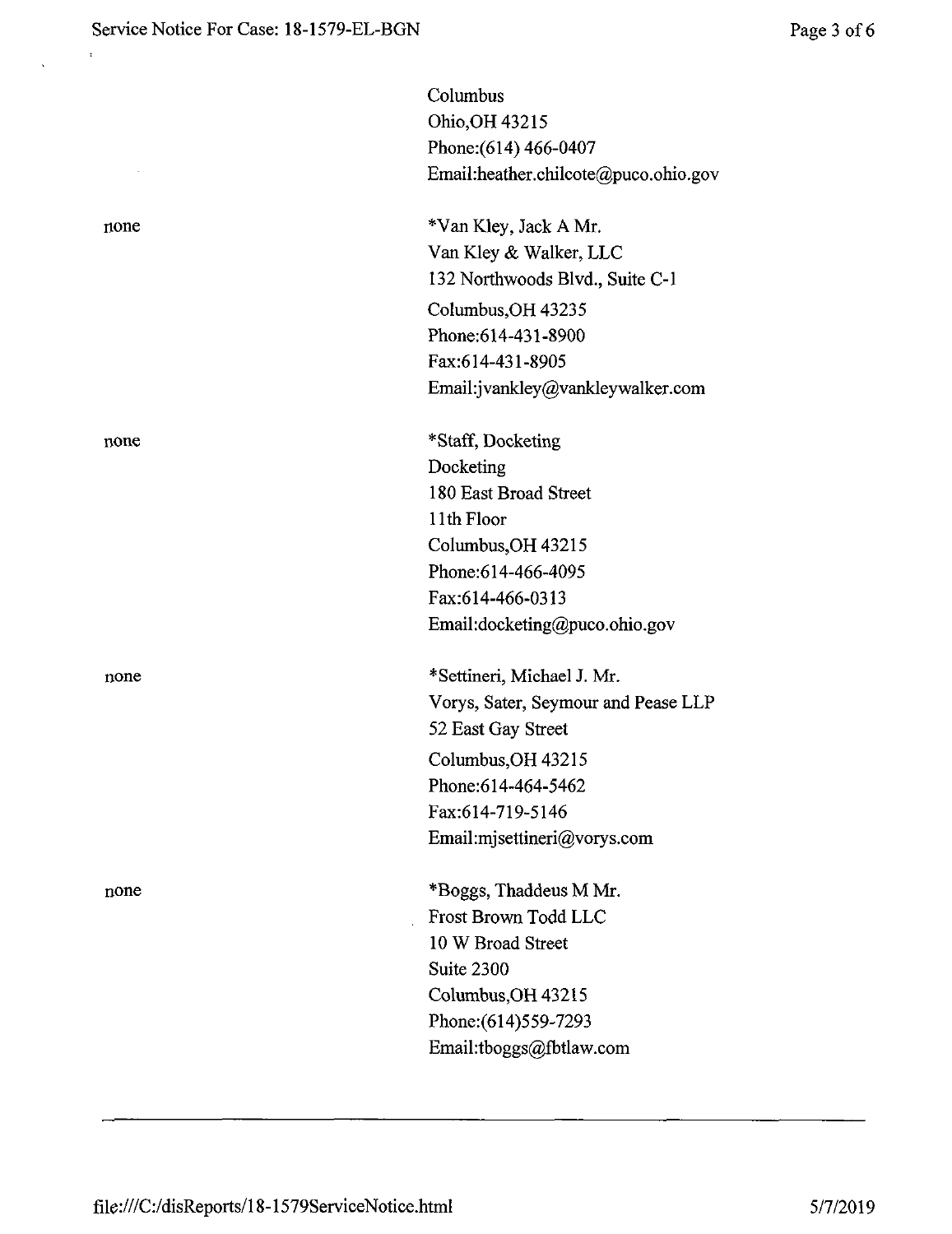$\bar{\beta}$ 

 $\bar{\lambda}$ 

| <b>INTERVENOR</b>                                 |             |                 |
|---------------------------------------------------|-------------|-----------------|
| <b>PARTY OF RECORD</b>                            |             | <b>ATTORNEY</b> |
| <b>BLACK, ROBERT</b>                              | <b>NONE</b> |                 |
| <b>6587 FAIRHAVEN ROAD</b>                        |             |                 |
| COLLEGE CORNER, OH 45003-9249                     |             |                 |
| BOARD OF TRUSTEES FOR ISRAEL TOWNSHIP NONE        |             |                 |
| 10893 SR 177                                      |             |                 |
| <b>COLLEGE CORNER, OH 45003</b>                   |             |                 |
| Phone: 513-796-3202                               |             |                 |
| <b>BOARD OF TRUSTEES OF DIXON TOWNSHIP</b>        | <b>NONE</b> |                 |
| 7170 CALIFORNIA SCHOOL ROAD                       |             |                 |
| *** NO MAIL RECEPTACLE ***                        |             |                 |
| EATON, OH 45320                                   |             |                 |
| Phone: 937-456-3680                               |             |                 |
| CAMPBELL BRANDLY FARMS LLC                        | <b>NONE</b> |                 |
| <b>MARJA BRANDLY</b>                              |             |                 |
| <b>6812 FAIRHAVEN COLLEGE CORNER RD</b>           |             |                 |
| CAMDEN, OH 45311                                  |             |                 |
| CONCERNED CITIZENS OF PREBLE COUNTY<br>LLC (CCPC) | <b>NONE</b> |                 |
| 1731 W CONSOLIDATED ROAD                          |             |                 |
| EATON, OH 45320                                   |             |                 |
| EATON COMMUNITY SCHOOL DISTRICT                   | <b>NONE</b> |                 |
| <b>THADDEUS BOGGS</b>                             |             |                 |
| FROST BROWN TODD LLC                              |             |                 |
| 9277 CENTRE POINTE DR, STE 300                    |             |                 |
| <b>WEST CHESTER, OH 45069-4866</b>                |             |                 |
| Phone: 513-870-8226                               |             |                 |
| JACKSON, KEVIN AND TINA                           | <b>NONE</b> |                 |
| 5239 E GREENWOOD CHURCH ROAD                      |             |                 |
| LIBERTY, IN 47353                                 |             |                 |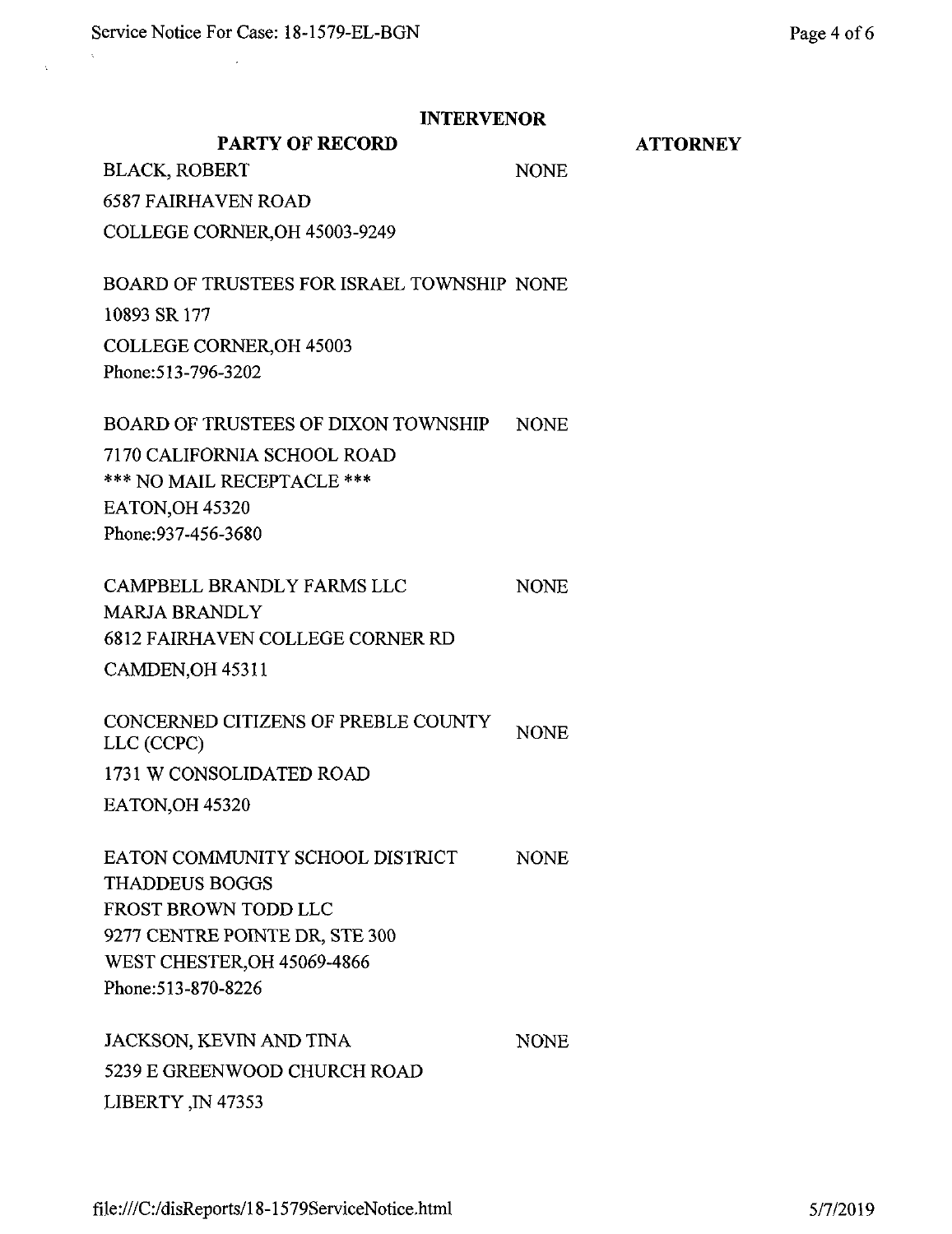MARJA BRANDLY, MICHAEL IRWIN 6812 FAIRHAVEN COLLEGE CORNER RD CAMDEN, OH 45311

| <b>OHIO FARM BUREAU FEDERATION</b> | <b>NONE</b> |
|------------------------------------|-------------|
| CHAD A. ENDSLEY                    |             |
| 280 N. HIGH STREET, PO BOX 182383  |             |
| COLUMBUS, OH 43218-2383            |             |
| Phone: 614-245-8258                |             |
|                                    |             |

NONE

NONE

NONE

PREBLE COUNTY COMMISSIONERS DYLAN F BORCHERS BRICKER & ECKLER LLP 100 SOUTH THIRD STREET COLUMBUS,OH 43215-4291 Phone:6142272300 Email:dborchers@bricker.com

PREBLE COUNTY ENGINEER RKYLE CROSS 1000 PREBLE DRIVE EATON,OH 45320 Phone:937-456-4600 Fax:937-456-4606 EmaihWWW.PREBLE.ORG

| PREBLE COUNTY PLANNING COMMISSION | NONE. |
|-----------------------------------|-------|
| 101 E MAIN STREET                 |       |
| <b>SUITE 104</b>                  |       |
| <b>EATON .OH 45320</b>            |       |
|                                   |       |

| PREBLE SOIL & WATER CONSERVATION<br><b>DISTRICT</b> | <b>NONE</b> |
|-----------------------------------------------------|-------------|
| 1651 N BARRON ST                                    |             |
| <b>EATON</b> , OH 45320                             |             |
| Phone: 937-456-5159                                 |             |
|                                                     |             |

VONDERGHAAR FAMILY ARC LLC RACHAEL VONDERHAAR NONE